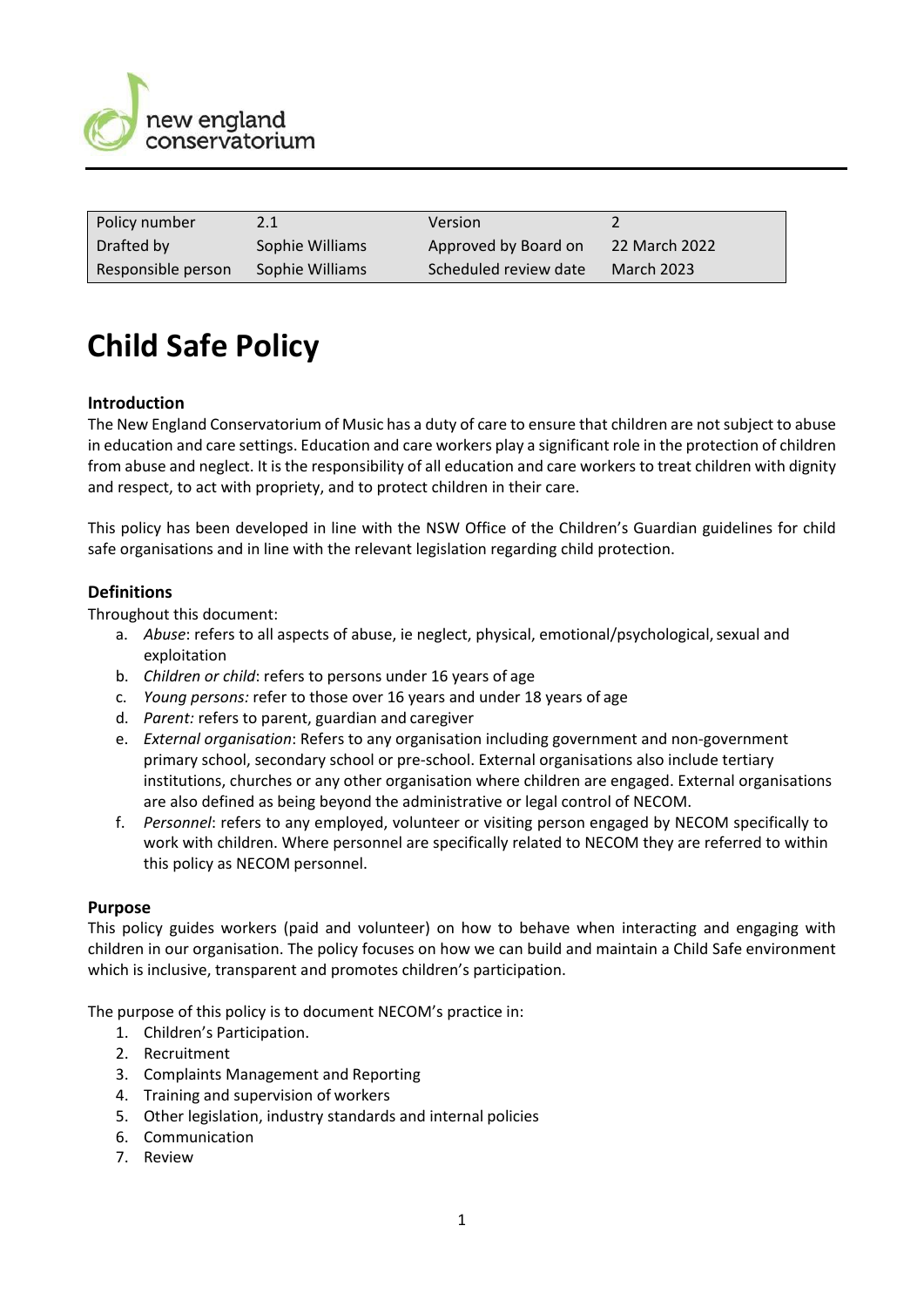# **1.1 Children's participation**

NECOM supports the active participation of children in the programs, activities and services we offer. We provide a range of ways to allow children to provide feedback or raise concerns. We listen to their views, respect what they say and involve them when we make decisions.

# **1.2 Recruitment**

NECOM will maintain a rigorous and consistent recruitment, screening and selection process. Upon completion of a successful interview and to ensure that all requirements under the child protection legislation are met, the following steps will be taken in the recruitment process:

## 1.2.1 Advertisement

All job advertisements will include a message about NECOM's commitment to child safety and reference to NECOM's code of conduct and child safe policy. The advertisement will inform applicants of the appropriate rigorous reference and background checking that will be undertaken, including a Working with Children Check and identity check.

## 1.2.2 Interviews

The interview process will be designed as open-ended style of behavioural-based questioning to give NECOM insight into the applicant's values, attitudes and understanding of professional boundaries and accountability involved in the position.

### 1.2.3 Reference checks

Reference checks will be conducted on all preferred applicants. NECOM will check at least two referees with preference given to recent employers and referees that can provide insights into the applicant's experience working with children.

#### 1.2.4 Probation period

All new NECOM employees will be subject to a probation periods to help assess a new staff member's performance and suitability for the job before confirming their permanent employment. The length of probation periods will be between three and six months. During the probation period, the new employee will receive closer supervision and additional training.

## 1.2.5 Working With Children Check

The preferred applicant will be required to complete a NSW Working with Children Check as per the requirements of the Office of the Children's Guardian. Application and information for the NSW Working with Children Check can be done at the Office of the Children's Guardian website [www.ocg.nsw.gov.au.](http://www.ocg.nsw.gov.au/) As a paid employee, they must also pay the required fee for a five year clearance. Once the preferred applicant receives a clearance, he or she will be issued with a Working With Children Check number. The preferred applicant must provide this number to NECOM, along with their surname and date of birth for online verification.

All offers of employment with NECOM are contingent upon a successful Working with Children Check.

*All current and new employees of NECOM are responsible for and must have applied for, and provided to NECOM, their NSW Working With Children Number by 1 March, 2017. A failure to provide the Working With Children Check number by this date will result in immediate suspension of duties without pay until the Working with Children Check has been completed and provided to NECOM.*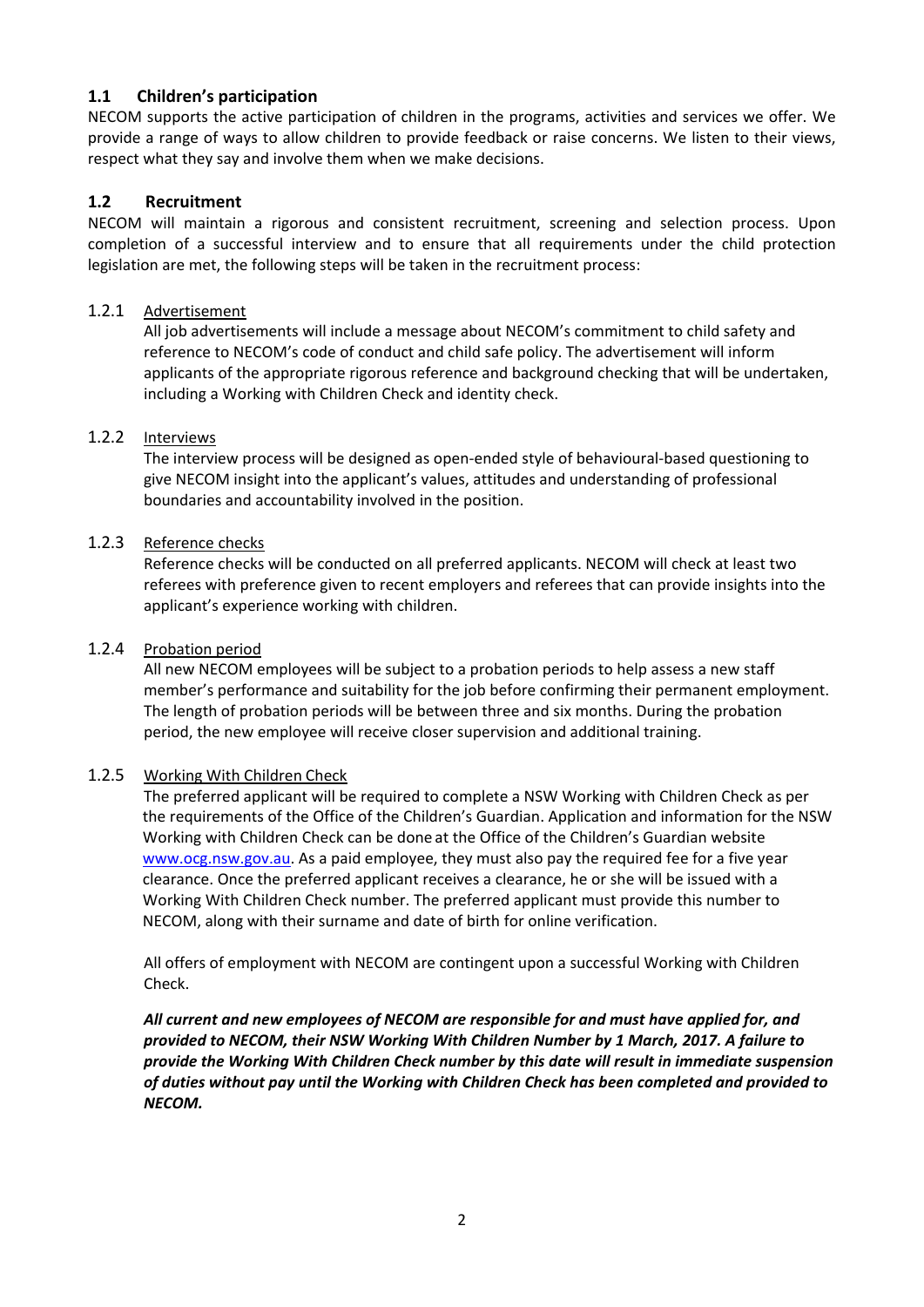## 1.2.6 Verification of the Preferred Applicant

NECOM will verify the preferred applicant's Working With Children Check status on-line. If the check is successful, then the preferred applicant may be offered a contract of employment.

# **1.3 Complaints Management and Reporting**

Procedures for reporting when allegations have been made against NECOM staff to NECOM:

- a. Inform the Business Director/Co-CEO (or Board Chair if the allegation relates to the Business Director/Co-CEO)
- b. In accordance with legislation, the Business Director/Co-CEO will report any allegation of child abuse the Department of Communities and Justice, Child Protection Helpline (132 111) and the Police in the case of a known criminal offence or a child being at immediate risk.
- c. NECOM will not investigate the matter further until formal investigations by relevant external organisations are complete.
- d. If formal investigations by relevant authorities are complete. The Business Director/Co-CEO is to refer to the NECOM Code of Conduct for appropriate action.
- e. Business Director/Co-CEO to inform the Regional Conservatoriums Officer, Department of Education.

### 1.3.1 Mandatory Reporting (child focussed)

Sections 23 and 27 of the *Children and Young Persons (Care and Protection) Act 1998*  require mandatory reporters to report to Community Services if they have current concerns about the safety, welfare and wellbeing of a child for any of the following reasons:

- a. the child's or young person's basic physical or psychological needs are not being met or are at risk of not being met,
- b. the parents or other caregivers have not arranged and are unable or unwilling to arrange for the child or young person to receive necessary medical care,
- c. in the case of a child or young person who is required to attend school in accordance with the *[Education Act 1990](https://legislation.nsw.gov.au/view/html/inforce/current/act-1990-008)*—the parents or other caregivers have not arranged and are unable or unwilling to arrange for the child or young person to receive an education in accordance with that Act,
- d. the child or young person has been, or is at risk of being, physically or sexually abused or ill-treated,
- e. the child or young person is living in a household where there have been incidents of domestic violence and, as a consequence, the child or young person is at risk of serious physical or psychological harm,
- f. a parent or other caregiver has behaved in such a way towards the child or young person that the child or young person has suffered or is at risk of suffering serious psychological harm,

#### **All NECOM employees are mandatory reporters.**

- (ii) Procedures for reporting concerns (child focussed) All NECOM employees are mandatory reporters and should follow normal procedures for reporting matters where they believe the child is at risk of significant harm: a. Immediately report the concerns to the Business Director/Co-CEO
	- b. The Business Director/Co-CEO will gather relevant information to be included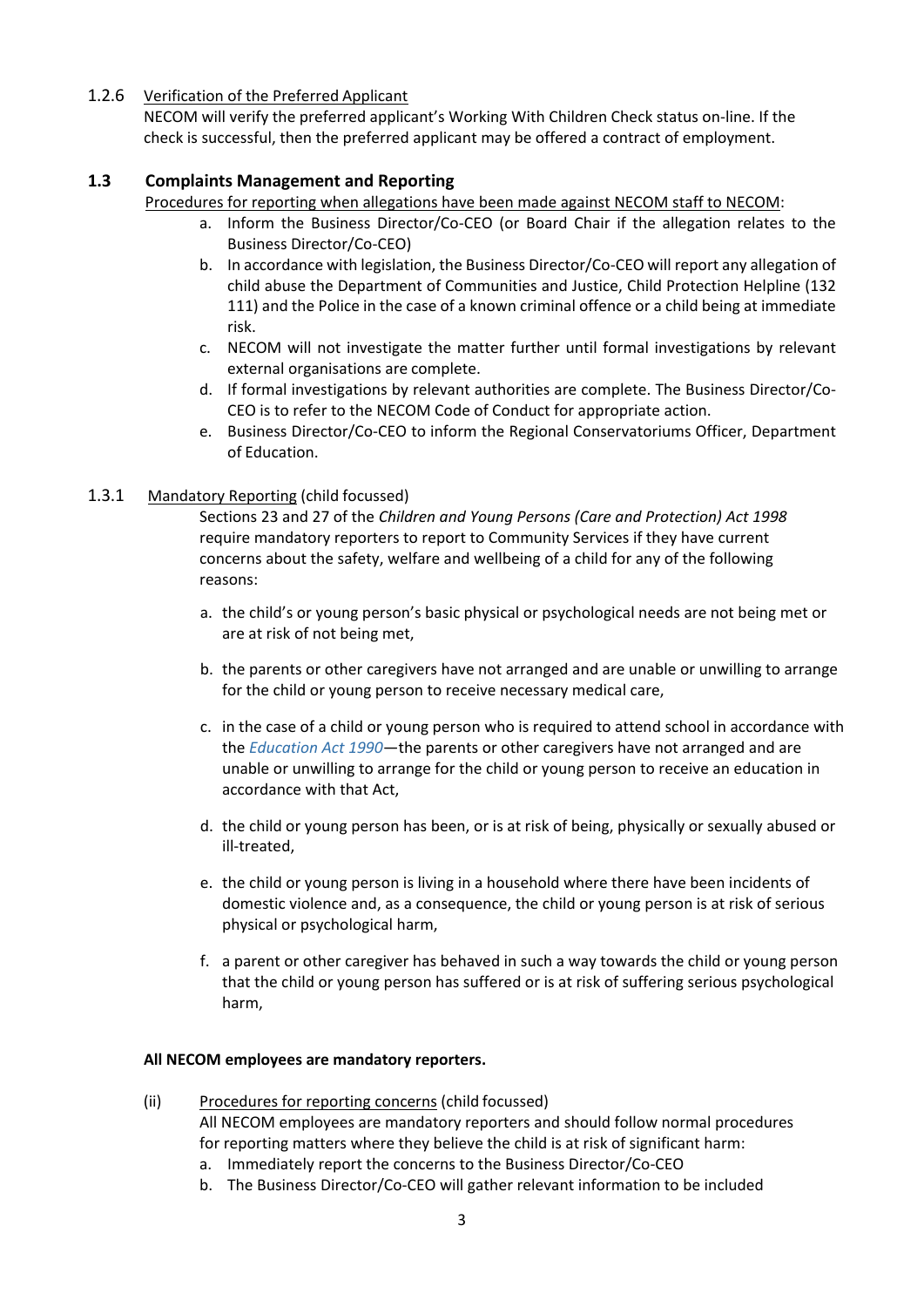in a report to Department of Communities and Justice, however staff are not permitted to investigate or ask students for further information. Where a legitimate concern exists, report first.

- c. Report concerns directly to the Child Protection Helpline (132 111)
- d. If these concerns relate directly to the actions of the Business Director/Co-CEO, report these directly to the Child Protection Helpline (132 111).
- (iii) Procedure for reporting immediate risk to a child
	- If a child is at immediate risk of harm, or information confirms a criminal offence has occurred, the Business Director/Co-CEO must notify Police immediately.
	- a. If an employee is not able to inform the Business Director/Co-CEO, the report should be made directly to Police and the Business Director/Co-CEO notified as soon as practicable.

### **1.4 Training and supervision of workers**

NECOM promotes respect, fairness and consideration for all workers.

1.4.1 Induction

Prior to commencing employment at NECOM, staff will be provided with a copy of the Child Safe Policy and Code of Conduct (Adults) and Code of Conduct (Child/Student). It is an expectation of employment at NECOM that all staff familiarise themselves with and adhere to these documents. The Business Director/Co-CEO will set up a meeting to discuss the policies and allow the new worker to ask questions and clarify their understanding.

### 1.4.2 Training

All staff will be required to complete annual training in Child Protection which will be provided at NECOM's expense. NECOM will continue to ensure that all staff are aware of their responsibilities in relation to child protection by:

- a. Providing regular training and information sessions on child protection issues.
- b. Providing staff with relevant information and updates from child protection agencies.
- c. Encouraging staff to visit the following websites for additional information ifrequired:
	- (i) NSW Department of Communities and Justice
	- (ii) NSW Office of the Children's Guardian [www.ocg.nsw.gov.au](http://www.ocg.nsw.gov.au/)
	- (iii) NSW Commission for Children & Young People [www.kids.nsw.gov.au](http://www.kids.nsw.gov.au/)

#### **1.5 Other legislation, industry standards and internal policies**

### 1.5.1 State legislation

This policy builds on and complements the following state legislation and other documents.

- *a. Child Protection (Working With Children) Act 2012*
- *b. Children and Young Persons (Care and Protection) Act 1998*
- *c. Child Protection (Offenders Registration) Act 2000 (NSW)*
- *d. Crimes Act 1900*
- *e. Privacy Act 1988*
- *f. Freedom of Information Act 1982*

#### 1.5.2 NECOM internal policies

This policy should be read in conjunction with the following NECOM policies and resources:

- a. NECOM Code of Conduct (Adults, Child, Student)
- b. NECOM Risk Management Policy
- c. NECOM Grievance Policy
- d. NECOM Privacy Policy
- e. NECOM Peripatetic Teaching Policy